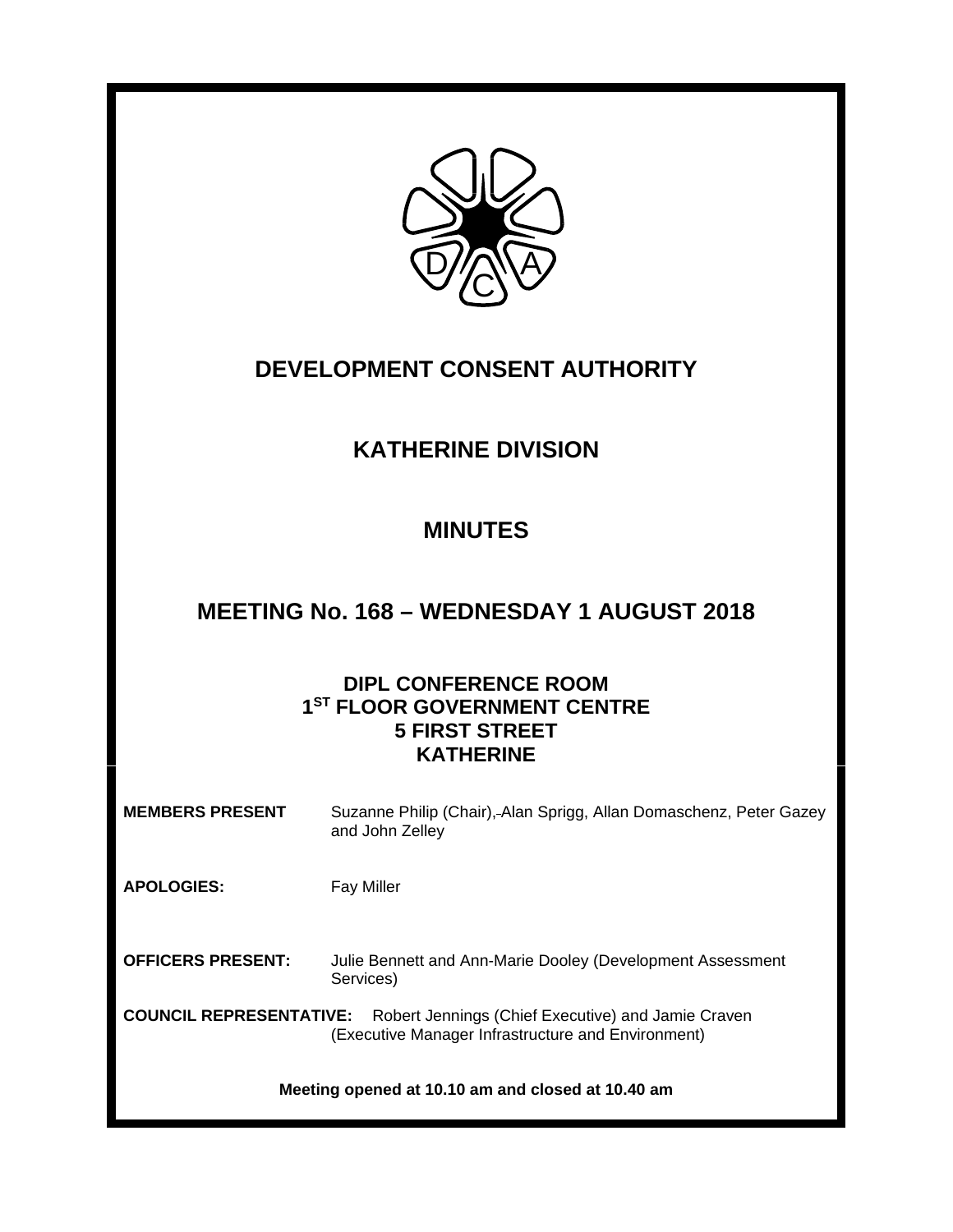**THE MINUTES RECORD OF THE EVIDENTIARY STAGE AND THE DELIBERATIVE STAGE ARE RECORDED SEPARATELY. THESE MINUTES RECORD THE DELIBERATIVE STAGE. THE TWO STAGES ARE GENERALLY HELD AT DIFFERENT TIMES DURING THE MEETING AND INVITEES ARE PRESENT FOR THE EVIDENTIARY STAGE ONLY.** 

### **ITEM 1 VARIATION TO DP95/0229 FOR SITE ALTERATIONS PA2008/0187 LOT 7 (25) KATHERINE TERRACE, TOWN OF KATHERINE APPLICANT DKJ PROJECTS ARCHITECTURE PTY LTD INVITATION MARC CHRISTIANSON**

 DAS tabled comment from the Department of Infrastructure, Planning and Logistics and email from the applicant both dated 30 July 2018.

 Mr Richard Rees (builder) attended on behalf of the applicant and tabled an annotated version of drawing numbered SK01 dated January 2008 (drawing referred to in DP95/0299A) for consideration.

- **RESOLVED** That pursuant to section 86 of the *Planning Act*, the Authority delegates to the **39/18** Chair, or in the Chair's absence any one of the other members of the Katherine Division the power under section 57 (3) of the Act, to determine the application to develop Lot 7 (25) Katherine Terrace, Town of Katherine, for the purpose of a Variation to DP95/0229 for site alterations subject to:
	- receipt of amended plans which reflect the internal traffic flow, single vehicle crossover and loading bay changes endorsed as forming part of DP95/0299A (drawing numbered SK-01 dated January 2008) but amended to show the bin enclosure, stormwater drainage design to the requirements of Katherine Town Council and sign to be displayed at the entry stating "No entry to caravans/campers or trailers";
	- Clarification of whether the height restriction of the drive-through gantry impedes movement of service vehicles (e.g. waste collection and deliveries);
	- All matters raised by service authorities being suitably addressed by either amended plans or appropriate conditions on a variation permit.

**ACTION:** If delegation issue Variation Permit

#### **ITEM 2 CLEARING OF NATIVE VEGETATION PA2018/0187 NT PORTION 3980 (80) EMUNGALAN ROAD, EMUNGALAN APPLICANT SYMES AGRICULTURE PTY LTD INVITATION HELEN GROVES**

Helen Groves attended the meeting. DAS tabled additional comments from the Department of Environment and Natural Resources dated 26 July 2018.

- **RESOLVED** That, pursuant to section 46(4)(b) of the *Planning Act*, the Development Consent **40/18** Authority defer consideration of the application to develop NT Portion 3980 (80) Emungalan Road, Emungalan for the purpose of clearing of native vegetation to require the applicant to provide the following information that the Authority considered necessary in order to enable the proper consideration of the application:
	- Consent to use and develop the land for the purpose of hay storage ("rural industry").

| These minutes record persons in attendance at the meeting and the resolutions of the  |  |
|---------------------------------------------------------------------------------------|--|
| Development Consent Authority on applications before it.                              |  |
| Reliance on these minutes should be limited to exclude uses of an evidentiary nature. |  |
|                                                                                       |  |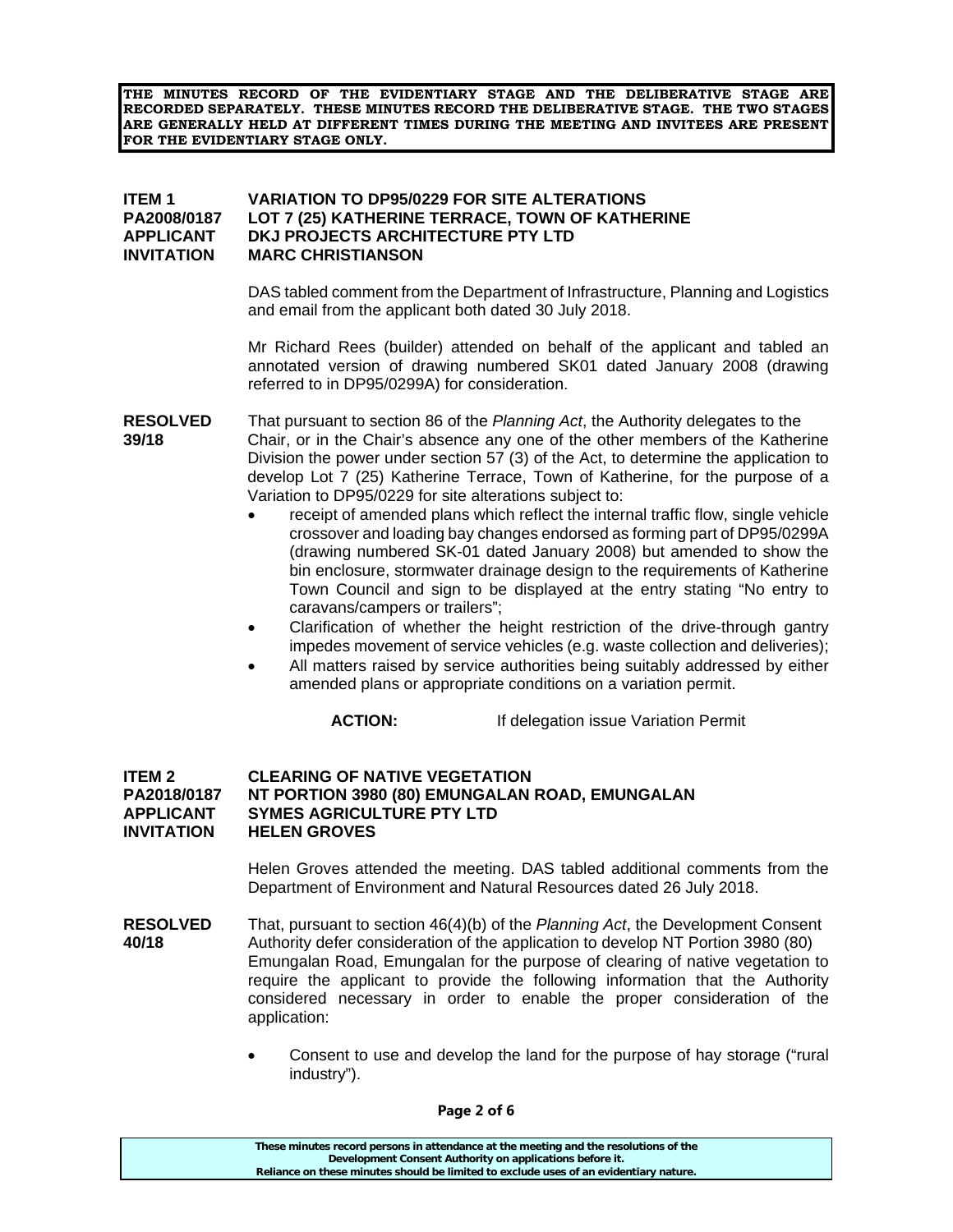**ACTION:** Notice of Deferral

**RESOLVED** That, pursuant to section 86 of the *Planning Act*, the Development Consent **41/18** Authority delegates to the Chairman the power under section 53 of the Act to determine the application to develop NT Portion 3980 (80) Emungalan Road, Emungalan for the purpose of clearing of native vegetation, subject to:

#### **CONDITION PRECEDENT**

1. Prior to the endorsement of plans and prior to commencement of works (including site preparation), an amended plan to the satisfaction of the consent authority must be submitted to and approved by the consent authority. When approved, the plan will be endorsed and will then form part of the permit. The plan must be drawn to scale. The plan must be generally in accordance with the plans submitted on 16/07/2018 but modified to show permitted clearing of native vegetation area limited to the hay storage area (approximately 4.3 ha).

#### **GENERAL CONDITIONS**

- 2. The clearing of native vegetation is to be undertaken only in the areas identified on the endorsed drawing as "Permitted Clearing". All remaining native vegetation is to be maintained to the satisfaction of the consent authority.
- 3. All areas excluded from the permitted clearing area should be rehabilitated, with planting and establishment of native grass species where groundcover re-establishment has not achieved greater than 70% cover (as at the time of permit issue).
- 4. Appropriate erosion and sediment control measures are to be employed throughout the clearing and establishment phases of the development to the satisfaction of the consent authority, including but not limited to buffer zones and measures to address timing of works, management of groundcover and minimisation of bare ground, maintenance of natural sheet flow patterns, avoidance or removal or soil windrows or other surface modifications that create concentrated flow paths for runoff, and installation of erosion controls on access tracks, fence lines and firebreaks where appropriate. Information regarding erosion and sediment control is available on the NTG website at http://nt.gov.au/environment/soil-land-vegetation.

### **REASONS FOR THE DECISION**

1. Pursuant to section 51(a) of the *Planning Act*, the consent authority must take into consideration the planning scheme that applies to the land to which the application relates.

 The primary purpose of the clearing of native vegetation is to use and develop part of the land for hay storage associated with a rural industry, a use which requires consent in Zone R (Rural) land for which no Development Permit has been obtained. Prior to determining the clearing application it is necessary to confirm consent for the intended land use has been provided.

**These minutes record persons in attendance at the meeting and the resolutions of the Development Consent Authority on applications before it. Reliance on these minutes should be limited to exclude uses of an evidentiary nature.**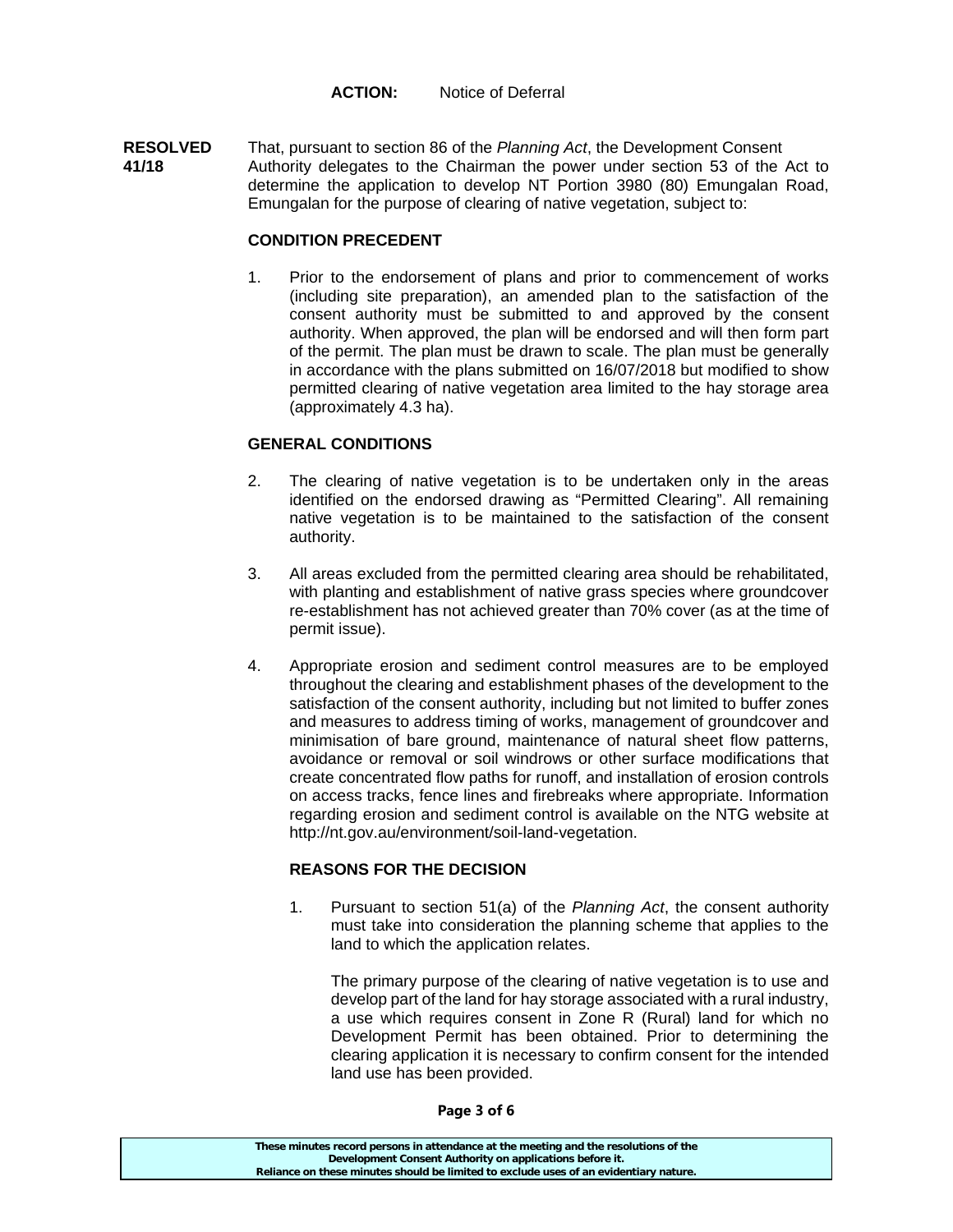The consent authority must take into account Clause 10.3 (2) (a) and (f) of the NT Planning Scheme which relates to an application demonstrating consideration of the Land Clearing Guidelines and whether the clearing is necessary for the intended use. The proposal lacks retention of native vegetation around sinkholes and boundaries in accordance with the Land Clearing Guidelines and other than for hay storage the application has not demonstrated necessity of the clearing proposed. The Land Clearing Guidelines recommend a minimum of a 25 metre wide native vegetation buffer where clearing less than 8 ha. The consent authority support exclusion of a native vegetation buffer along boundaries around the hay storage area to provide for fire hazard reduction, should consent to the hay storage area be obtained.

2. Pursuant to section 51(j) of the *Planning Act*, the consent authority must take into consideration the capability of the land to which the proposed development relates to support the proposed development and the effect of the development on the land and on other land, the physical characteristics of which may be affected by the development

 The Department of Environment and Natural Resources advised that the northern third of the property has slopes of approximately 1% and soils are typically well-drained loamy red earths Kandasol soils, which is suitable for hay storage. Considerable areas of limestone outcrop occur within the southern portion and additional constraints associated with slope, sinkholes and indistinct drainage are limitations of the capability of the land elsewhere.

#### **ACTION:** Advice to applicant

#### **ITEM 3 CLEARING OF NATIVE VEGETATION PA2018/0128 NT PORTION 4926 (1295) STUART HIGHWAY, LANSDOWNE APPLICANT THE TRUSTEE FOR STEFAN HART FAMILY TRUST**

Helen Groves attended the meeting. DAS tabled additional comments from the Department of Environment and Natural Resources dated 30 July 2018.

**RESOLVED** That, pursuant to section 53(a) of the *Planning Act*, the Development Consent **42/18** Authority consent to the application to develop NT Portion 4926 (1295) Stuart Highway, Lansdowne for the purpose of clearing of native vegetation, subject to the following conditions:

#### **CONDITION PRECEDENT**

- 1. Prior to the endorsement of plans and prior to commencement of works (including site preparation), an amended plan to the satisfaction of the consent authority must be submitted to and approved by the consent authority. When approved, the plan will be endorsed and will then form part of the permit. The plan must be drawn to scale. The plan must be generally in accordance with the plan submitted on 13/07/2018 but modified to show permitted clearing of native vegetation areas modified to show:
- (a) an increase to the native vegetation buffer on the eastern boundary to a minimum width of 50 m (including a 10 m firebreak); and

**Page 4 of 6** 

| These minutes record persons in attendance at the meeting and the resolutions of the  |
|---------------------------------------------------------------------------------------|
| Development Consent Authority on applications before it.                              |
| Reliance on these minutes should be limited to exclude uses of an evidentiary nature. |
|                                                                                       |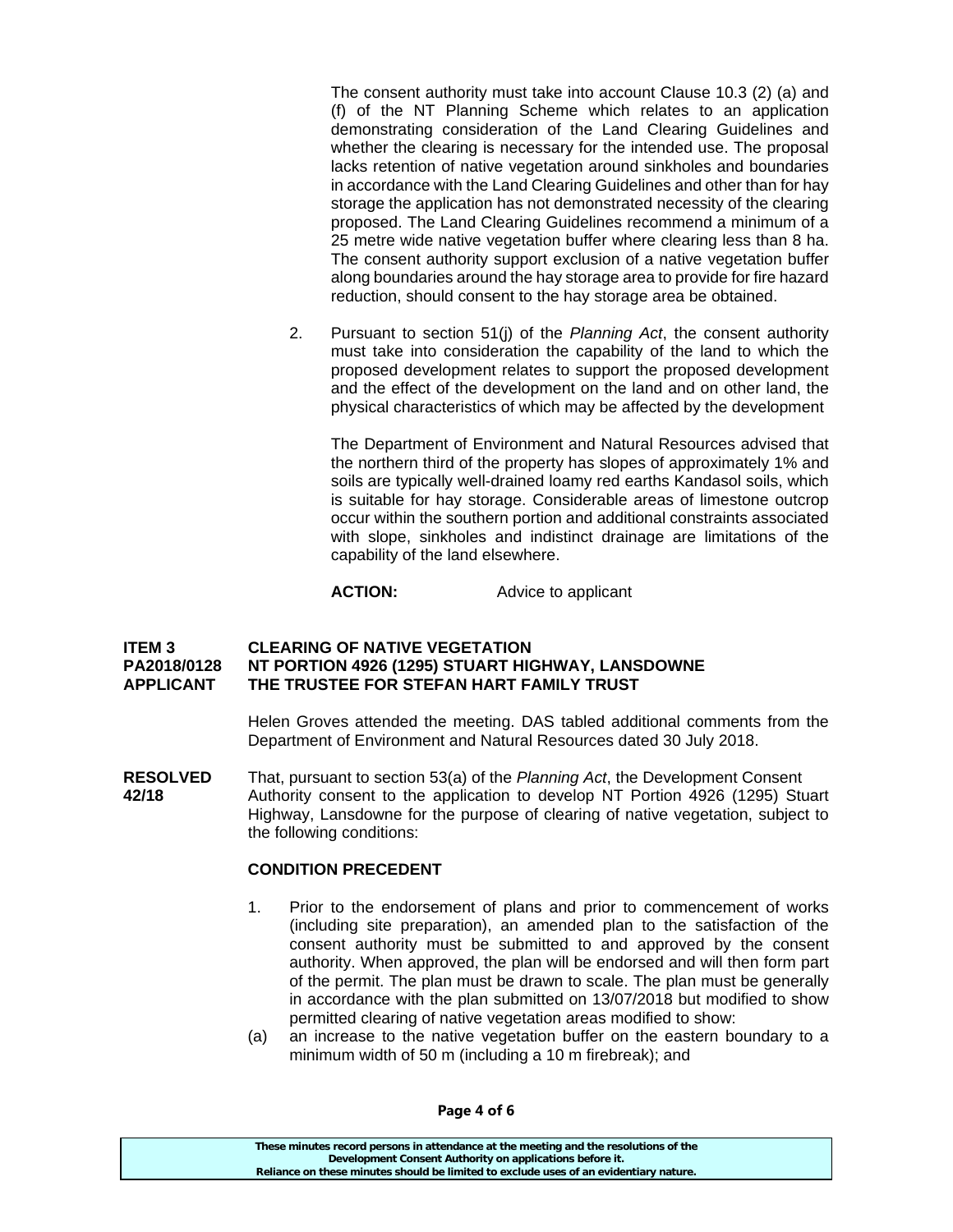(b) a minimum 100 m setback to sinkholes identified by applicant and in advice from the Department of Environment and Natural Resources advice dated 29 June 2018.

### **GENERAL CONDITIONS**

- 2. The clearing of native vegetation is to be undertaken only in the areas identified on the endorsed drawing as "Permitted Clearing". All remaining native vegetation is to be maintained to the satisfaction of the consent authority.
- 3. Appropriate erosion and sediment control measures are to be employed throughout the clearing and establishment phases of the development to the satisfaction of the consent authority, including but not limited to buffer zones and measures to address timing of works, management of groundcover and minimisation of bare ground, crop layout, maintenance of natural sheet flow patterns, avoidance or removal or soil windrows or other surface modifications that create concentrated flow paths for runoff, and installation of erosion controls on access tracks, fence lines and firebreaks where appropriate. Information regarding erosion and sediment control is available on the NTG website at http://nt.gov.au/environment/soil-land-vegetation.

### **REASONS FOR THE DECISION**

1. Pursuant to section 51(a) of the *Planning Act*, the consent authority must take into consideration the planning scheme that applies to the land to which the application relates.

 The primary purpose of the clearing of native vegetation is to use and develop part of the land for hay production and improved pasture for grazing, a use which is consistent with Zone A (Agriculture).

 The property contains priority environmental management areas and the proposal is inconsistent with the NT Planning Scheme Land Clearing Guidelines.

 The consent authority must take into account Clause 10.3 (2) (a) of the NT Planning Scheme which relates to an application demonstrating consideration of the Land Clearing Guidelines. The proposal lacks retention of native vegetation around some identified sinkholes and boundaries in accordance with the Land Clearing Guidelines. As amended, the reduction in boundary buffer width is considered appropriate in this instance taking into account the lot configuration, the achievement of connectivity in the landscape and overall proportion of the property set aside to wildlife habitat.

2. Pursuant to section 51(j) of the *Planning Act*, the consent authority must take into consideration the capability of the land to which the proposed development relates to support the proposed development and the effect of the development on the land and on other land, the physical characteristics of which may be affected by the development

#### **Page 5 of 6**